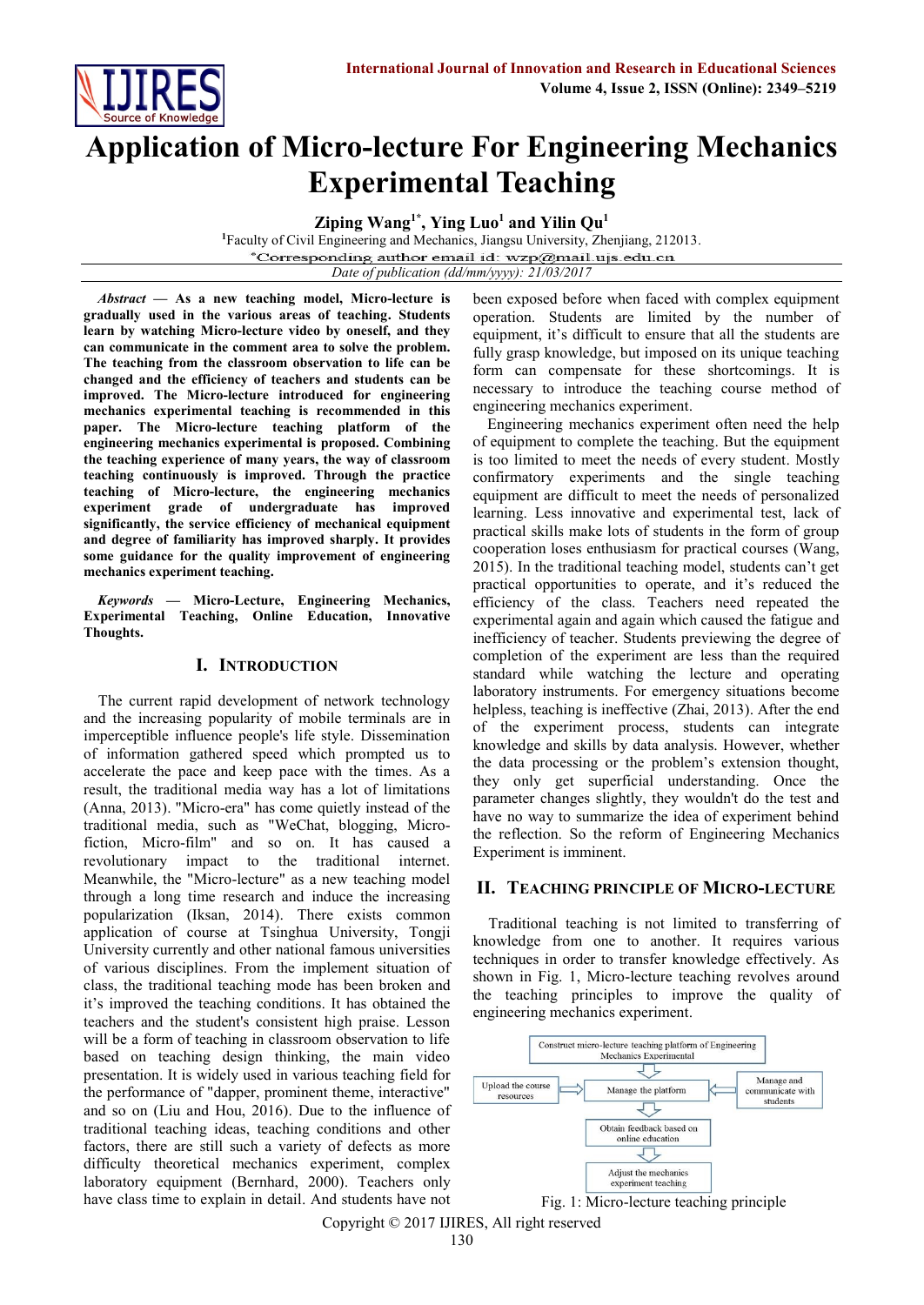

As is shown in Fig. 2, the teacher should improve points ahead of unit design of class teaching content, actual operation and demonstration. The specialist is responsible for the video shooting. Then shoot video and do later processing, make the video display as interesting as possible. Students will be willing to accept the teaching content. The Micro-lecture is divided into teaching classes and presentation classes. Teaching class is a class which teachers teach students knowledge content by using oral language, including painted scene, narrative facts, explaining the concept, principle, etc. Presentation class is a class which teachers teach instruments, laboratory equipment, then do the demonstration experiment to confirm the imparting of knowledge.



Mechanics

Teachers create their own network module on administration system of network teaching platform, upload Micro-lecture video which has completed. So the students can download it to preview ahead of time, understand the experiment content, familiar with laboratory equipment. Last is the communication and interaction. After watching the video, if they have any difficulties or any questions, they can comment on below section. So the teacher and other students can answer for them. When having objections, they have discussed between teacher and students, which can also solve the problem as soon as possible.

# **III. APPLICATION OF MICRO-LECTURE FOR ENGINEERING MECHANICS EXPERIMENTAL TEACHING**



Fig.3: Content Setting of Micro-lecture teaching

Engineering mechanics experiment include many test, such as: measure the center of gravity of irregular objects, stretch test, compression test, shear test, torsion test and so on, the content settings as shown in Fig. 3. Aim at the question of engineering mechanics experiment teaching and combine with the characteristics of the Micro-lecture, try to introduce the Micro-lecture into the engineering mechanics experiment teaching to improve the level and quality of engineering mechanics experiment teaching. With the rapid development in science and technology, it can provide the precondition for Micro-lecture study with the popularity of smart phones

#### *A. Improve the learning efficiency of students*

The information of traditional teaching mode is too large, learners lose patience easily due to tired, which lead to bad consequences of "spend more time, but get low efficiency". The remarkable feature of Micro-lecture is short and concise. It's not only realized with knowledge highly concise summary, but also can make learners in the process of learning is always focused. Learners can replay it to study when they can't understand briefly, which is better than the traditional way, and can improve the learning efficiency significantly. The capacity of Microlecture is small and can be downloading to all kinds of mobile terminal equipment quickly, so students can choose learning time flexibility according to their own needs. Study way of Video is more novels, which can mobilize student's positive and initiative effectively.

*B. Make the reader feels as if he is participating and can acquire knowledge*

The handouts of traditional experiment class almost only have the principle of the experiment, lack of specific and direct [introduction](javascript:void(0);) about the laboratory equipment. So it's hard for students to operate in person because of lack of laboratory equipment. Micro-lectures have visual and vivid introduce for equipment by many ways such as video, pictures, music, writing and so on. Students seem to be in practice. They are familiar with kinds of instrument operation, and have deeper comprehension of principle, function and announcement. It will be much easier when students do experiment actually.

### *C. Mobilize the positive and initiative of students preview and review oneself.*

Teachers should base on the principle of thinking from the perspective of learner's, put problem as direct, motivate student's learning interest. A clear and definite idea was guided by students to think independently, divergence thinking. Teachers send Micro-lecture video to students one week ago in advance, students answer questions and ask question through learning handouts to complete the preview. Students can send their problems feedback to teachers through the network platform. Teachers can make higher quality Micro-lecture for students according to it. Especially through the specific practice of the plain knowledge skills, dig deeper into the philosophy behind the experiment, guide students to solve problems deeply. In Micro-lecture, the link of review consolidate is designed. Teachers are going to summarize the problems of data processing on time, guiding students to analysis of causes of biggish error. Students return to

Copyright © 2017 IJIRES, All right reserved